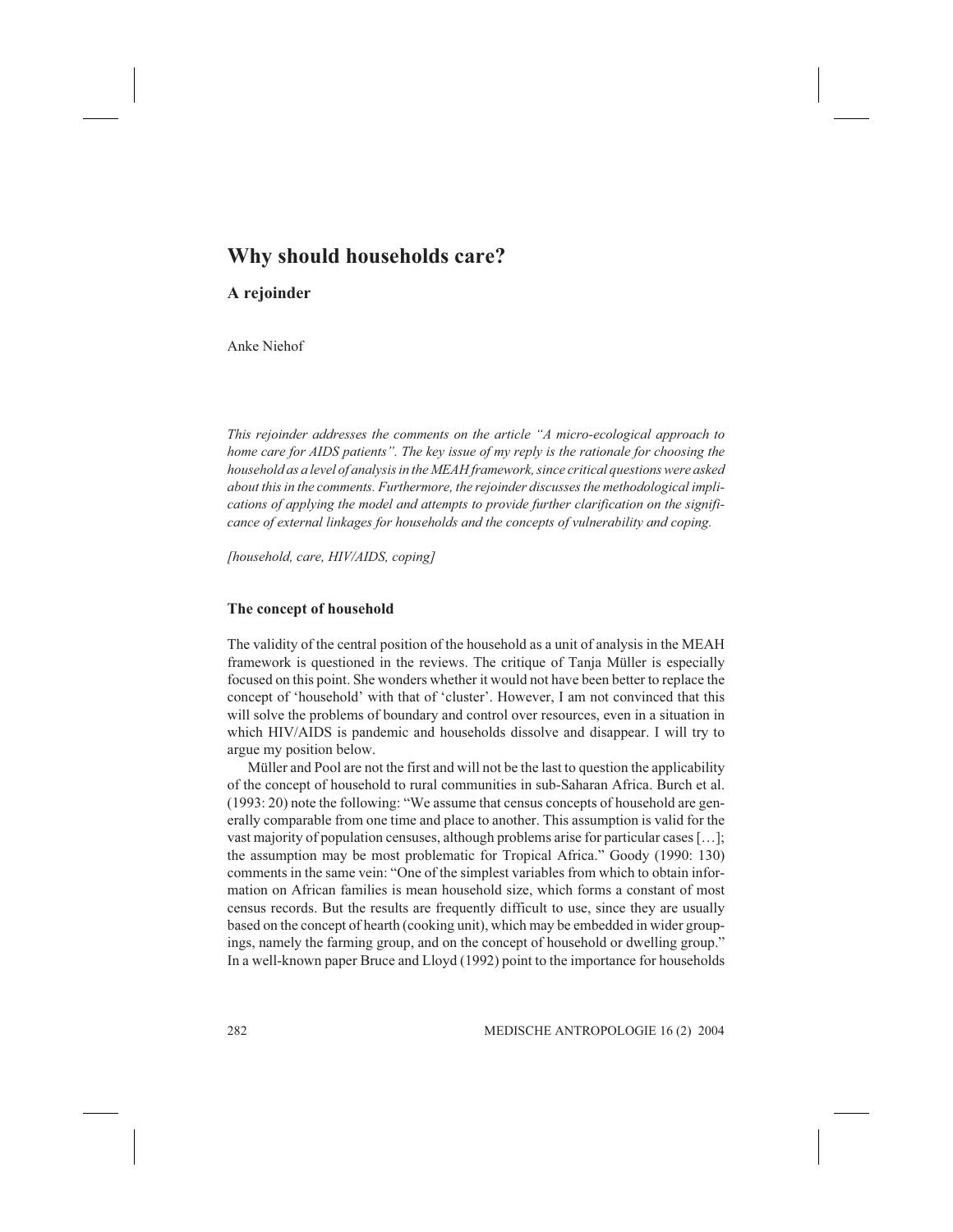of kinship networks and other support networks in which they are embedded. In her research in rural Kwa-Zulu Natal (South Africa) Mtshali (2002) comes to the conclusion that in that area, 'household' can be equated with 'homestead' because the latter is the effective unit for resource management and decision-making (under the patriarchal leadership of the eldest man). Russell (1993) sketches a census enumerator's nightmare in an area with a high level of labour migration in rural Swaziland. The patrilineal farmstead (umuti) encompasses groups of women with children who have their own kitchen. Sometimes the men join these groups, at other times they area away, working as migrant labourers. Male labour migration but also polygamy causes these 'kitchen units' to be flexible in size and composition and even to overlap at times. In my own research in Madura, Indonesia (Niehof 1985), I refrained from using the term household but, instead, used the terms 'kitchen units' (using separate kitchens) and 'cooking units' (sharing a kitchen but budgeting and cooking separately) for the group sharing resources and food on a daily basis.

The examples testify to the universality of primary groups within which daily life is organized, daily needs are attended, and shelter and care are provided, whether such groups are called household, homestead, kitchen unit, or anything else. Their boundaries may be permeable and shifting, their composition changing over time, the capabilities they comprise may be more or less adequate, but still such groups or units represent empirical manifestations of household. Kabeer puts this well in her summary of her rationale for retaining the concept of household: "The empirical significance of household relationships in the daily management of resource entitlements, and as the routine context of people's lives, suggests that it has a certain facticity, despite its shifting guises" (1994: 114). I also agree with Davidson (1991) that we do not need to establish a rigid and all-purpose definition of household but that we can agree on a working definition, as long as we take into consideration the fluid and dynamic nature of households. For the household base underlying the MEAH framework I find the working definition of household by Rudie the most suitable one. Rudie (1995: 228) describes the household as "a co-residential unit, usually family-based in some way, which takes care of resource management and primary needs of its members." At the same time I fully endorse the warning note of Davidson (1991: 13) that "household as an entity represents but a moment in the dynamic process of its continual formation and reformation."

In a situation of high HIV/AIDS prevalence, as in Southern Africa, this reformation may be very drastic. In such circumstances households may change fundamentally with regard to the gendered division of reproductive and productive labour, allocation of care-giving and care-receiving roles, access to entitlements, and even power structures and decision-making. The Zulu household might lose its patriarchal character, for example. But if we do not keep the concept of household, however much deconstructed, we will not be able to see those changes. The argument above to justify sticking to the concept of household in the MEAH framework does not imply turning a blind eye to the problems of its delineation (Pool), intra-household inequities, and beyondhousehold linkages (Müller, Pelto, Young). However, these are problems at the level of application of the concept and validity of its operationalisation, rather than at the conceptual level.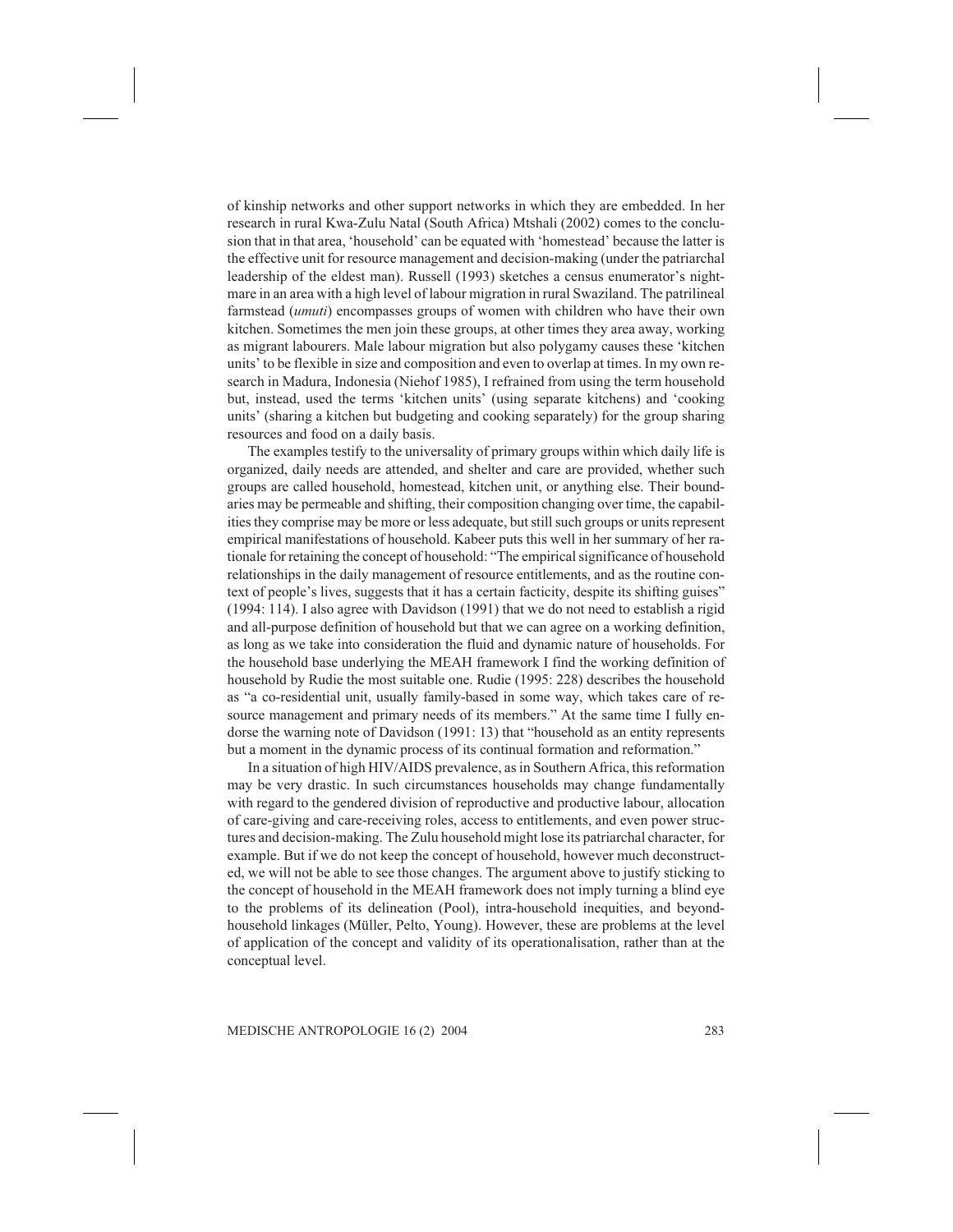### The dynamic nature of households and its methodological implications

Maria Koelen is much more positive about taking the household as the unit of analysis. She even sees this as a strength of the model, because it fills a gap that is left open in much health promotion research. However, she raises a relevant methodological issue. If, as in a situation of HIV/AIDS, households tend to break up and dissolve because they could not cope and therefore cannot be traced with traditional household surveys, then how can one apply a model in which the household is the unit of analysis? The answer is that we can only trace the history of such households and former members who have become part of other households or have founded new households (orphanheaded households, for example), when we insert a temporal dimension in the study design. This can be done by including retrospective questions in the survey, conducting case studies and life histories to supplement the survey data, or use longitudinal (panel) data. The latter will be done in a Wageningen PhD project on care for AIDS patients, which is to be carried out in the province of Kwa-Zulu Natal, South Africa. For a large number of households in Kwa-Zulu Natal, such panel data were collected by a research organization for the last five years at three-months intervals. This research project, which has just begun, is intended to shed light on the processes whereby AIDS-afflicted households dissolve and their members become part of other or new households. It will also examine what implications for care these shifts entail. In short, this project will attempt to capture the mechanisms of the flux.

When households are viewed as a set of social relationships geared towards a common purpose and jointly managing resources to this end, it follows that the intra-household bonds will loosen when the members no longer experience or perceive this commonality of purpose. I agree with Müller that in such cases individual members may be better off just fending for themselves, as in the case of Liza. Then, the external ties of the household (including the social relationships in the cluster) become more meaningful to the individuals. As a result, the household cannot be kept together anymore and falls apart. I agree, therefore, with Gretel Pelto about the significance of external linkages, which she says I leave rather implicit. However, unlike Pelto, I believe that a distinction should be made between micro-meso linkages (visible in the case of Liza and relating to community structures and beyond-household support networks) and micromacro linkages (the relation of the household to the political economy in which it embedded, for example).

# Vulnerability, coping, care and inequality

The problem with an individual focus for explaining coping behaviour, as Müller proposes, is that it ignores the functioning of the asymmetric support relations within households. Because of its family base, the household is a context of generalized reciprocity in which some give more and others take more; the balance shifts through time. Very vulnerable persons cannot take care of themselves and cannot give care to others. Households are expected to provide care to their most vulnerable members, such as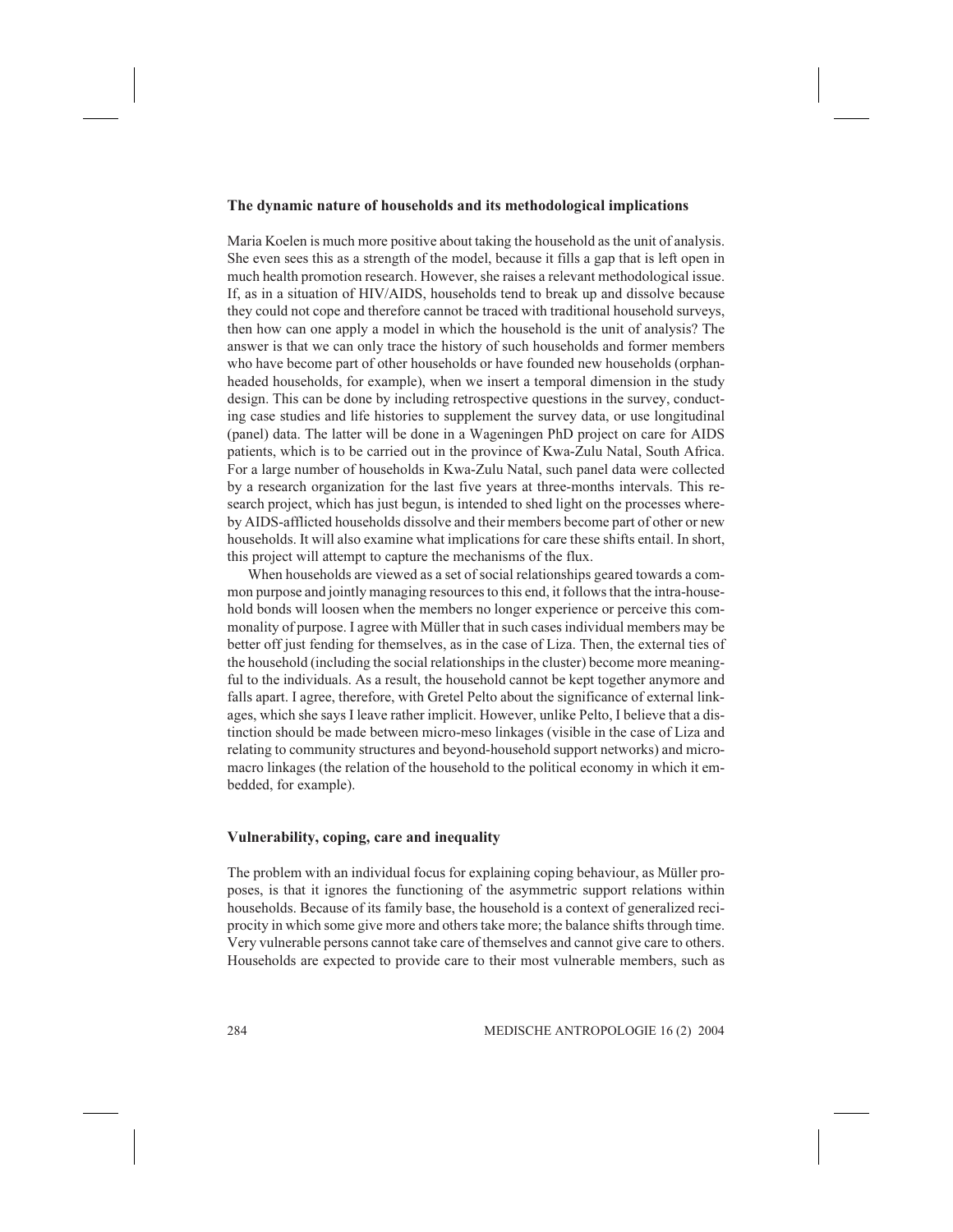AIDS patients or infants, and this care provision is part of the household's resource allocation and management. It is true that Sam no longer take part in joint resource management and does not contribute to the resources of the household, but that is also true of infants, children or frail elderly in households. Managing these asymmetries for the benefit of all is part of the morally and culturally underpinned mission of the household. This only works if the common benefit and the right to care of the most vulnerable are acknowledged and the demands for care and support do not exceed the capacity of the household and its caregivers to provide it. In the case of Sam and Liza, and in the case of many households with members suffering from AIDS, those two conditions no longer hold true.

Maria Koelen raises questions about the concept of coping. I agree with her conclusion: If households cope they lose (because they have to cash in their assets and use the last resources they have) and if they cannot cope they lose as well (they are lost). I see coping as a short-term non-premeditated response to a crisis. The point is that households may be able to cope for a short period, after which external support or a change of circumstances may come to their help and may enable them to survive. Elsewhere I phrased this in relationship to livelihood systems as follows. Extremely vulnerable livelihood systems break down in a situation of stress because of lack of assets and an inability to develop effective coping strategies, and are dependent upon external support for survival (Niehof & Price 2001). The same applies to households that are vulnerable as a consequence of living with HIV/AIDS. They can only cope and survive with external assistance. Such assistance may be provided by NGOs or by new organizations especially formed to help households cope with AIDS in areas where prevalence is high (Lwihula 1998).

Gretel Pelto rightly points to the importance of care for child nutrition, and refers to the famous UNICEF framework. I am glad that she raises the issue of nutrition because originally I had planned to use nutrition as a second example that the MEAH framework could be applied to. But since the format of one article was too short for this to be feasible, I restricted its application to AIDS. In a recent PhD thesis at Wageningen University (Balatibat 2004) a model was used in which the UNICEF framework was combined with a livelihood approach, to look at household food security and child nutrition in the Philippines. The model proved useful for eliciting the underlying causes, at household level and beyond, of child malnutrition. To explain why even in food secure households children may be malnourished it is essential to look at patterns of child care within households.

Sera Young questions the role of the household in the Madura example in my article. Yes, of course, it is the individual who goes to the healer because it is the individual who is ill, just as individuals and not households are admitted to hospitals. But the household has to bear the costs and, if needed, make the arrangements. This is also a form of care, belonging to Tronto's second phase of care: 'taking care of'. In decisionmaking about the treatment of ill household members, cost is an important factor. Another factor in the choice for treatment is the prevailing folk etiology of illness and disease. It is not only this individual with these symptoms who goes to this kind of healer, but other individuals in the same community and in the same situation will likely do the

MEDISCHE ANTROPOLOGIE 16 (2) 2004 285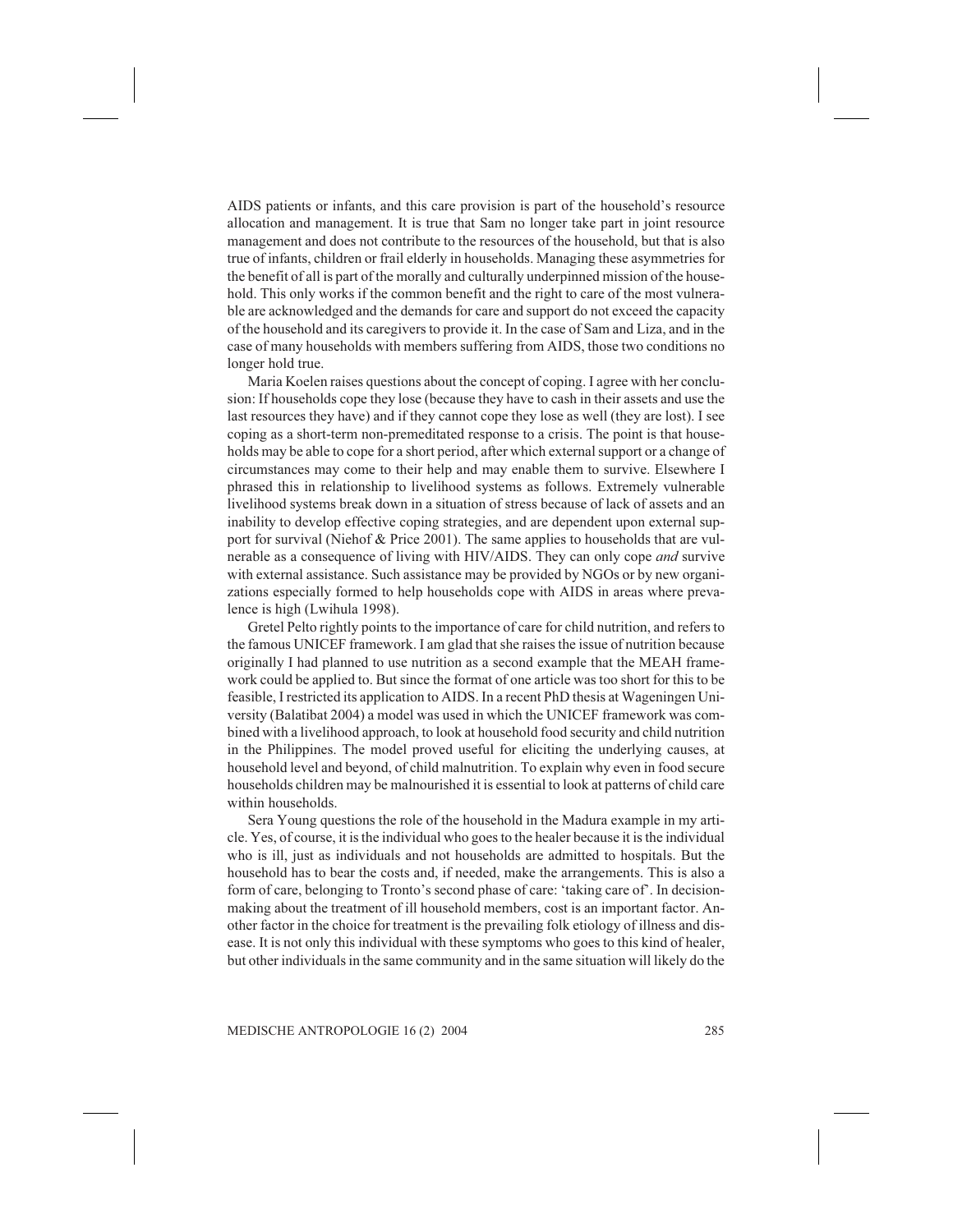same. This is where Pelto's belief-related factors come in. The issue of the household allocating the means for treatment of ill household members also touches on the power issue that Gretel Pelto would like me to have paid more explicit attention to. In societies with a high degree of gender inequality such resources are reserved for men rather than women, and for boys rather than girls; women are unable to do much about it. The literature on the poor state of women's reproductive health and the continuing high rates of maternal morbidity and mortality in many countries, testify to the unequal distribution of power and care between the sexes both within and beyond households.

For the conceptualization of care in the MEAH model the work of Tronto (1993) was used. Maria Koelen's question about the status of the fifth requirement of good care in the MEAH model can be answered very briefly. Yes, absolutely, integrity is a condition for good care, not just a requirement. If I did not make that clear in the article I hope I have done so now. In countries where care involves several specialized actors apart from those at the household level, this is exactly where care may not be good care, in spite of all the efforts put into it.

### Pathway analysis?

The suggestion of Young to apply pathway analysis to care-giving and care-receiving relations is an interesting one, but its application would have to cover the broad definition of care that I used in the MEAH framework. It should also be able to make visible the patterns of 'caring about' and 'taking care of', as well as the degree of integrity of the care process. Perhaps this is possible. It is certainly worth trying. For such an analysis it is helpful to see the household as a condensed web of particularistic, manystranded and more or less ascribed relationships within which care is provided. When moving beyond the household along the nexus described by Young, the web widens and unfolds and the relationships become less particularistic and more single-stranded. The different phases of care may be located at different positions on this nexus, and the same may apply to different types of care, like daily care, emotional care, instrumental care, medical care, and so on. Furthermore, the location on the nexus may vary according to the magnitude and nature of the care demand. It might well be that by using pathway analysis these patterns can be captured and visualized. Even so, I still think that the household should be the starting point for the analysis, not the needy individual. I agree with Koelen that the core of the MEAH model is about the interaction of needs and their provision and patterns of care emerging from this.

#### Emic-etic and adequacy of care

In his criticism of my use of the emic-etic distinction Robert Pool touches upon a crucial issue, namely the problem of judging the adequacy of care. He is right that a value-free objective assessment is impossible. However, the whole point of applying the MEAH framework is to be able to assess adequacy according to the different phases of care and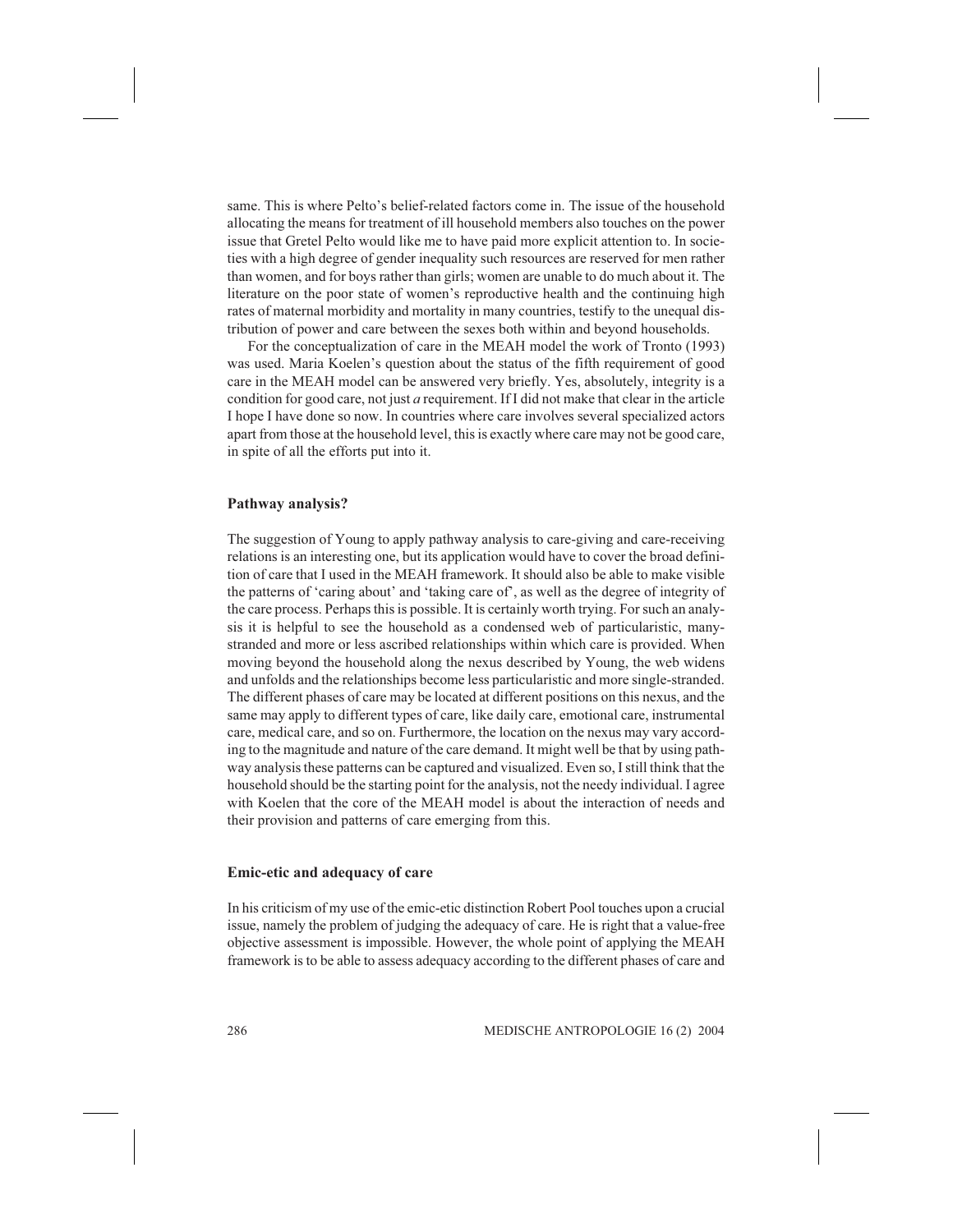their specific requirements, the way and the extent to which these phases are integrated, and the adequacy of the resources that are available and mobilized to address care needs. For all these components valid indicators have to be found. In this way, the concept of care becomes better amenable to investigation, and judging the adequacy of care will be based on comprehensive conceptualization and transparent operationalisation. Pool is right that in the table the emic-etic distinction seems to be more or less narrowed down to intentions and measurable health effects and that the latter can be emic as well. Indeed, the crux of the distinction lies in the vantage point, the etic one being that of the "community of scientific observers" (Harris 1968: 575) – for judging measurable health effects the bio-medical scientist – and the emic one, being that of the "actors [care givers and care receivers] themselves" (Harris 1968: 571). Of course, the MEAH framework also represents the etic vantage point of the social sciences, which is why it is an interdisciplinary one. The interdisciplinarity and different perspectives make the framework far from simple, but care is about complex and resilient empirical realities, the understanding of which offers no easy shortcuts. While Pool questions the validity of the table referred to above, Koelen underlines its usefulness. She points to the fact that the third category in the table, namely that of 'HHPH practices not intended as health care but yielding measurable health effects', is one that is often overlooked in domain-specific models with a focus on health production.

### Other points of criticism

Pool suggests that I "over-rely" on the book by Barnett and Whiteside (2002). If he were right it would not be such a bad thing, given the comprehensive nature of the book and the broad scope of recent literature reviewed in it. There is a strong body of literature on AIDS and rural livelihood, which connects easily to the household resources perspective in my framework (e.g. Barnett 1995; Haddad & Gillespie 2001; Loevinsohn & Gillespie 2003; Müller 2004) and there is the anthropological synthesis by Schoepf (2001), but theoretical work that highlights the care angle is much more difficult to find, which is why I am grateful for the references to the work of Farmer.

Then there is the pertinent question of Pool about what is 'new' about the MEAH model. I would to respond to that by saying that every invention builds on pre-existing building blocks but makes new combinations of these. Even in the physical sciences, inventions did not descent like thunderbolts from a clear sky. Arthur Koestler has written a beautiful book about this, called "The Sleepwalkers", which I highly recommend. I leave the evaluation of the novelty of the framework, and of the relevance of posing the question, to the community of scientific peers. I hope to have contributed a heuristic and applicable framework for the analysis of care that takes the level of the household as its point of departure.

MEDISCHE ANTROPOLOGIE 16 (2) 2004 287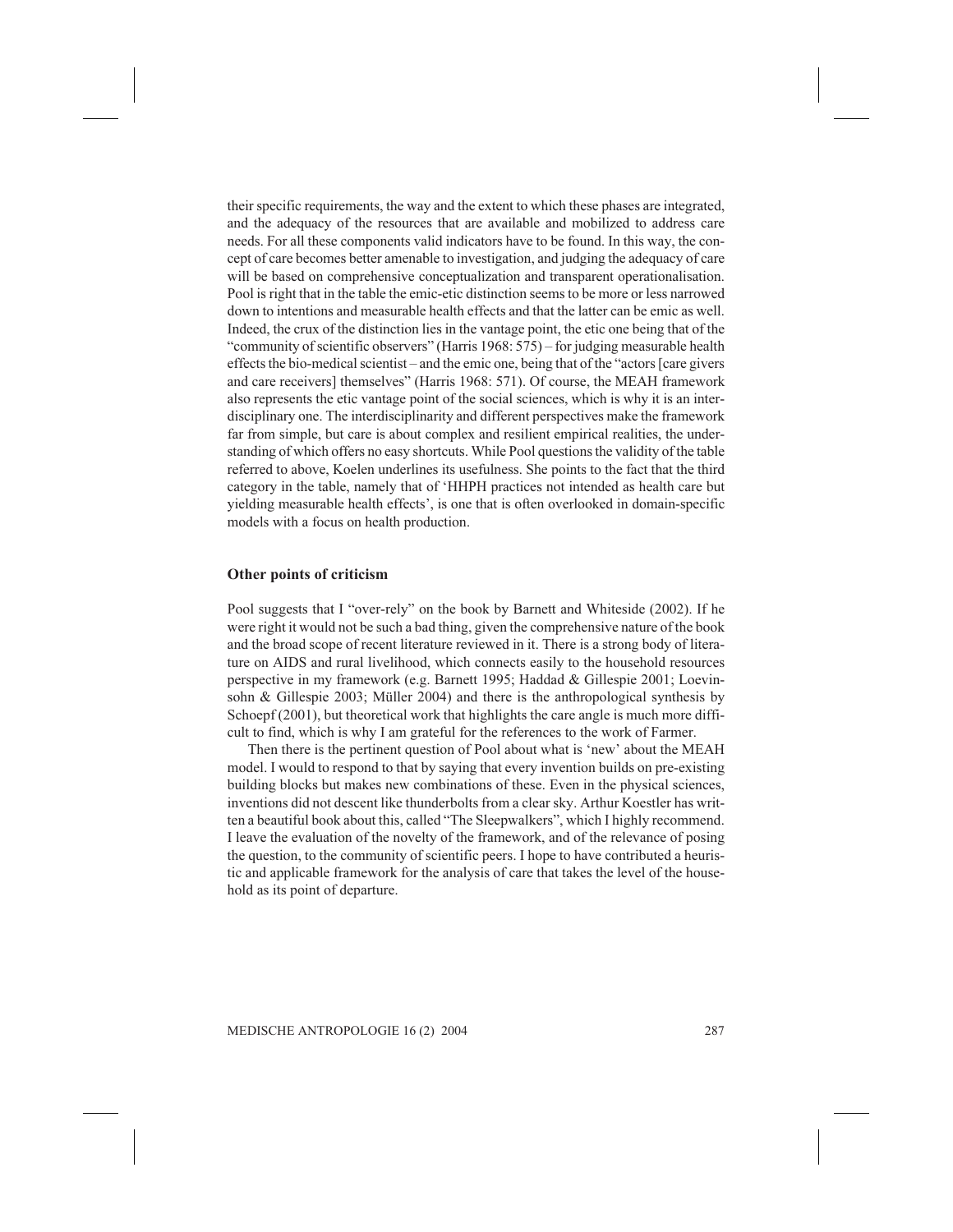## Why should households care?

"Why should households care?" is the title I gave to this rejoinder. The framework makes clear that households should *and* do care because for most people they provide the context and the resources for meeting daily needs, including care needs. In a situation in which there is a lack of alternatives to institutional care, where can AIDS patients seek refuge other than in the households of their families or relatives? If they don't find it there they will be 'socially dead', such as the case of Judy in an article on the access to anti-retroviral medicine in Uganda (Meinert et al. 2004) tells us. After losing her husband and being separated from her son, she is ostracized by her brothers and sistersin-law and the rest of the community, and has only her mother to turn to. Judy's main concern is not medical treatment – she has access to ARV medicine but she is lax in taking it – but food. She worries about who will cook for her and find her the only food that she is able to eat. Once she is denied this care, she stops eating and dies. It is a sad example of what happens to people when they are no longer part of a household that duly fulfills its most important function: taking care of the primary needs of its members.

### **References**

Balatibat, Emelita M.

- 2004 The linkages between food and nutrition security in lowland and coastal villages in the Philippines. PhD Thesis Wageningen University.
- Barnett, et al.
	- 1995 The social and economic impact of HIV/AIDS on farming systems and livelihoods in rural Africa: Some experiences and lessons from Uganda, Tanzania, and Zambia. Journal of International Development 7: 163-76.
- Barnett, T. & A. Whiteside
	- 2002 AIDS in the Twenty-First Century: Disease and globalization. New York: Palgrave Macmillan.
- Bruce, J. & C. Lloyd
	- 1992 Finding the ties that bind: Beyond headship and household. Working Paper 41. New York: The Population Council.
- Burch, T.K. et al.
	- 1993 Measures of household composition and headship based on aggregate routine census data. In: J. Bongaarts et al. (eds.), Population research methodology, Vol. 4, Chapter 15. Chicago, Illinois: UNFPA Social Development Center.
- Davidson, A.P.
	- 1991 Rethinking household strategies. Research in Rural Sociology and Development 5: 11-29.

Goody, J.

- 1990 Futures of the family in rural Africa. In: G. McNicoll & M. Chain (eds.), Rural development and population. New York: Oxford University Press, pp. 119-47.
- Haddad, L. & S. Gillespie
	- 2001 Effective food and nutrition policy responses to HIV/AIDS: What we know and what we need to know. Journal of International Development 13: 487-511.